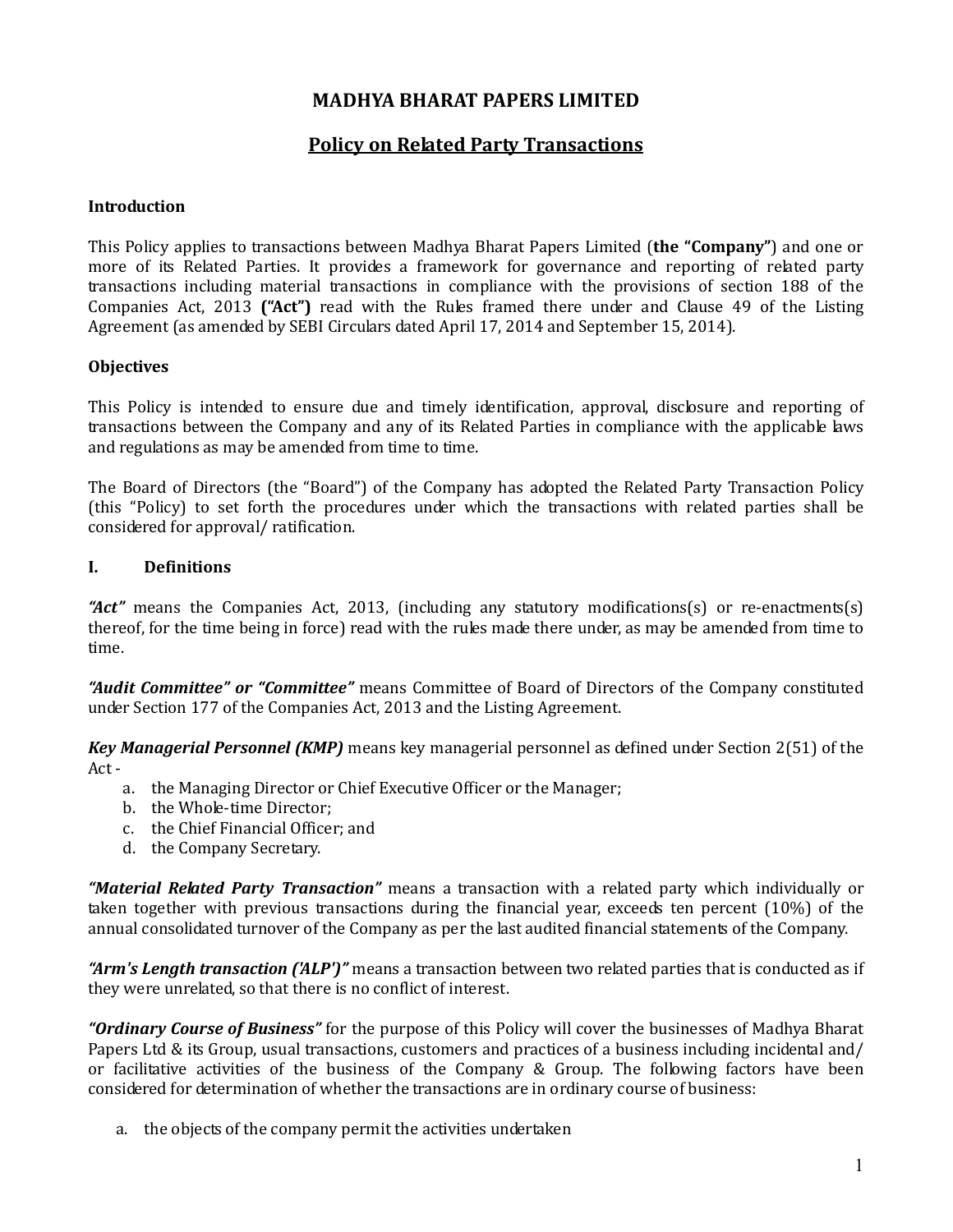- b. there is a historical practice to conduct such activities
- c. a pattern of frequency to conduct such activities over a period of time, and
- d. the transactions are common in industrial practice

"Associate Company" in relation to another company, means a company in which that other company has a significant influence, but which is not a subsidiary company of the company having such influence and includes a joint venture company.

"Related Party" is defined under the Section 2(76) of the Companies Act, 2013 and Clause 49 of the Listing Agreement and as amended from time to time.

**"Related Party Transaction"** means any transaction between the Company and any related Party for transfer of resources, services or obligations, regardless of whether a price is charged and includes -

- a. Sale, purchase or supply of any goods or materials;
- b. Selling or otherwise disposing of, or buying property of any kind;
- c. Leasing of property of any kind;
- d. Availing or rendering of any services;
- e. Appointment of any agent for the purchase or sale of goods, materials, services or property;
- f. Such related party's appointment to any office or place of profit in the Company, its subsidiary Company or associate Company;
- g. Underwriting the subscription of any securities or derivatives thereof, of the Company.

# (The above is an indicative list and not an exhaustive one)

A "transaction" with a related party shall be construed to include single transaction or a group of transactions in a contract.

"Relative" As per Section 2(77) of the Companies Act, 2013, a person shall be deemed to be the relative of another if he or she is related to another in any one of the following manner:

- a. Member of the Hindu Undivided Family
- b. Spouse
- c. Father (Provided that the term "Father" includes step father)
- d. Mother (Provided that the term "Mother" includes step mother)
- e. Son (Provided that the term "Son" includes step son)
- f. Son's wife
- g. Daughter
- h. Daughter's husband
- i. Brother (Provided that the term "Brother" includes step brother)
- j. Sister (Provided that the term "Sister" includes step sister)

# II. Identification of Potential Related Party Transactions

Each Director and Key Managerial Personnel is responsible for providing notice to the Board or Audit Committee of any potential Related Party Transaction involving him or her or his or her Relative, including any additional information about the transaction that the Board/Audit Committee may reasonably request. Board/Audit Committee will determine whether the transaction does, in fact, constitute a Related Party Transaction requiring compliance with this policy

All Directors are required to declare and disclose their concerns or interests in any company or companies or bodies corporate at the first Board Meeting in every financial year and subsequently whenever there is any change in disclosures. In addition, the directors shall ensure that any business transactions entered into between the Company and themselves comply with the terms of this Policy.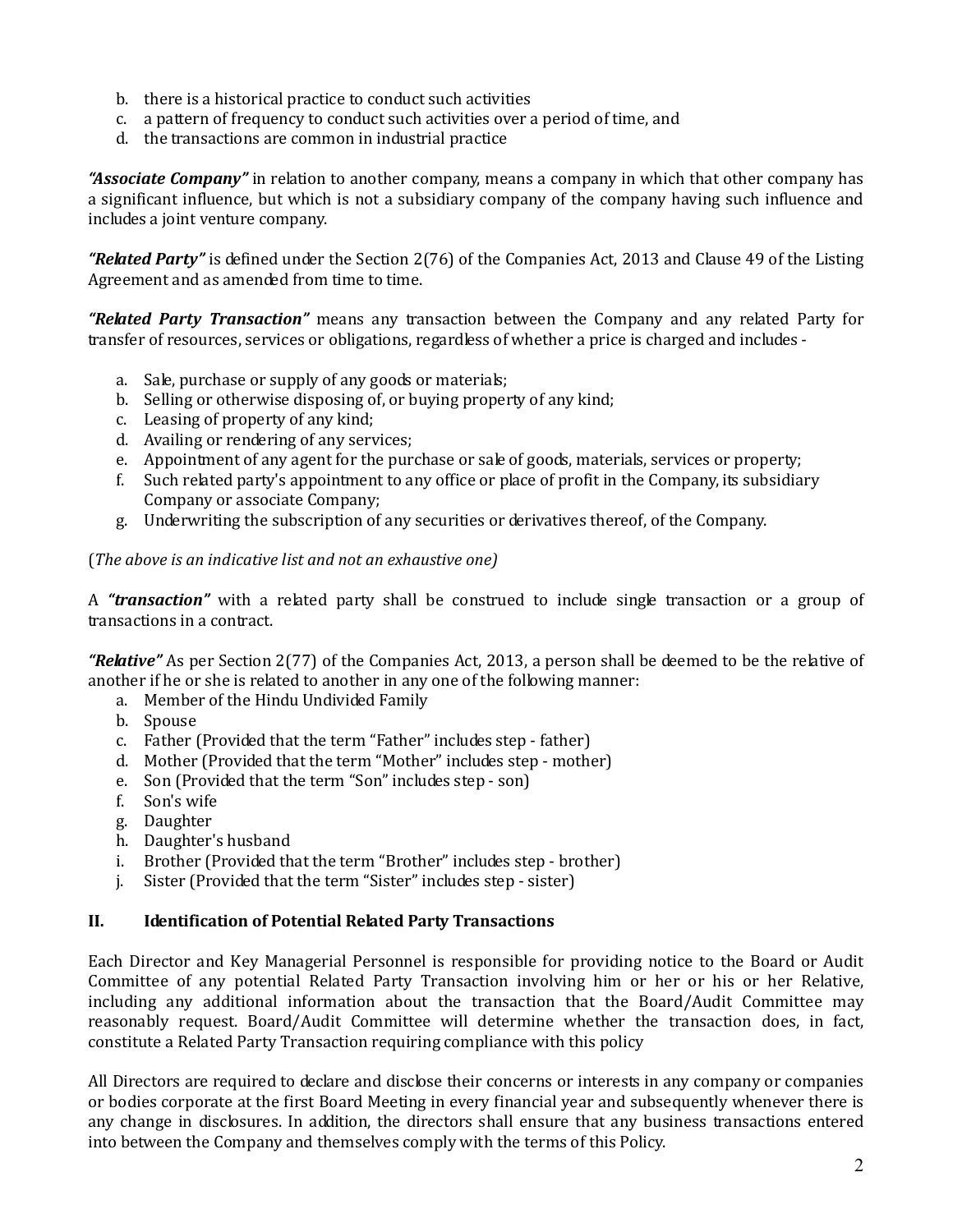The Company strongly prefers to receive such notice of any potential Related Party Transaction well in advance so that the Audit Committee/Board has adequate time to obtain and review information about the proposed transaction.

#### III. Procedure for approval of Related Party Transactions

#### i) Review and Approval of Related Party Transaction

All Related Party Transactions shall be subject to the prior approval of the Audit Committee whether at a meeting or by resolution by circulation or through electronic mode. A member of the Committee who (if) has a potential interest in any Related Party Transaction will not remain present at the meeting or abstain from discussion and voting on such Related Party Transaction and shall not be counted in determining the presence of a quorum when such Transaction is considered.

#### ii) Approval by Circular Resolution of the Committee

In the event the Company Management determines that it is impractical or undesirable to wait until a meeting of the Committee to enter into a Related Party Transaction, such transaction may be approved by the Committee by way of circular resolution in accordance with this Policy and statutory provisions for the time being in force. Any such approval must be ratified by the Committee at its next scheduled meeting.

## iii) Approval of the Audit Committee

All related party transactions shall require prior approval of the Audit Committee.

#### Omnibus Approval

- The Audit Committee may grant omnibus approval for such related party transactions which are unforeseen and repetitive in nature provided, the validity of such transaction is upto one year and the value does not exceed Rs.1 crore per transaction and that such approval shall specify:
	- a. the name/s of the related party, nature of transaction, period of transaction, maximum amount of transaction that can be entered into,
	- b. the indicative base price/current contracted price and the formula for variation in the price if any; and
	- c. such other conditions as the Audit Committee may deem fit.
- The Audit Committee shall review, at least on a quarterly basis, the details of related party transactions entered into by the Company pursuant to each of the omnibus approval given

While assessing a proposal put up before the Audit Committee/Board for approval, the Audit Committee/Board may review the following documents/seek the following information from the management in order to determine if the transaction is in the ordinary course of business and at arm's length or not:

- a. Nature of the transaction i.e. details of goods or property to be acquired/transferred or services to be rendered/availed – including description of functions to be performed, risks to be assumed and assets to be employed under the proposed transactions;
- b. Key terms (such as price and other commercial compensation contemplated under the arrangement) of the proposed transaction, including value and quantum;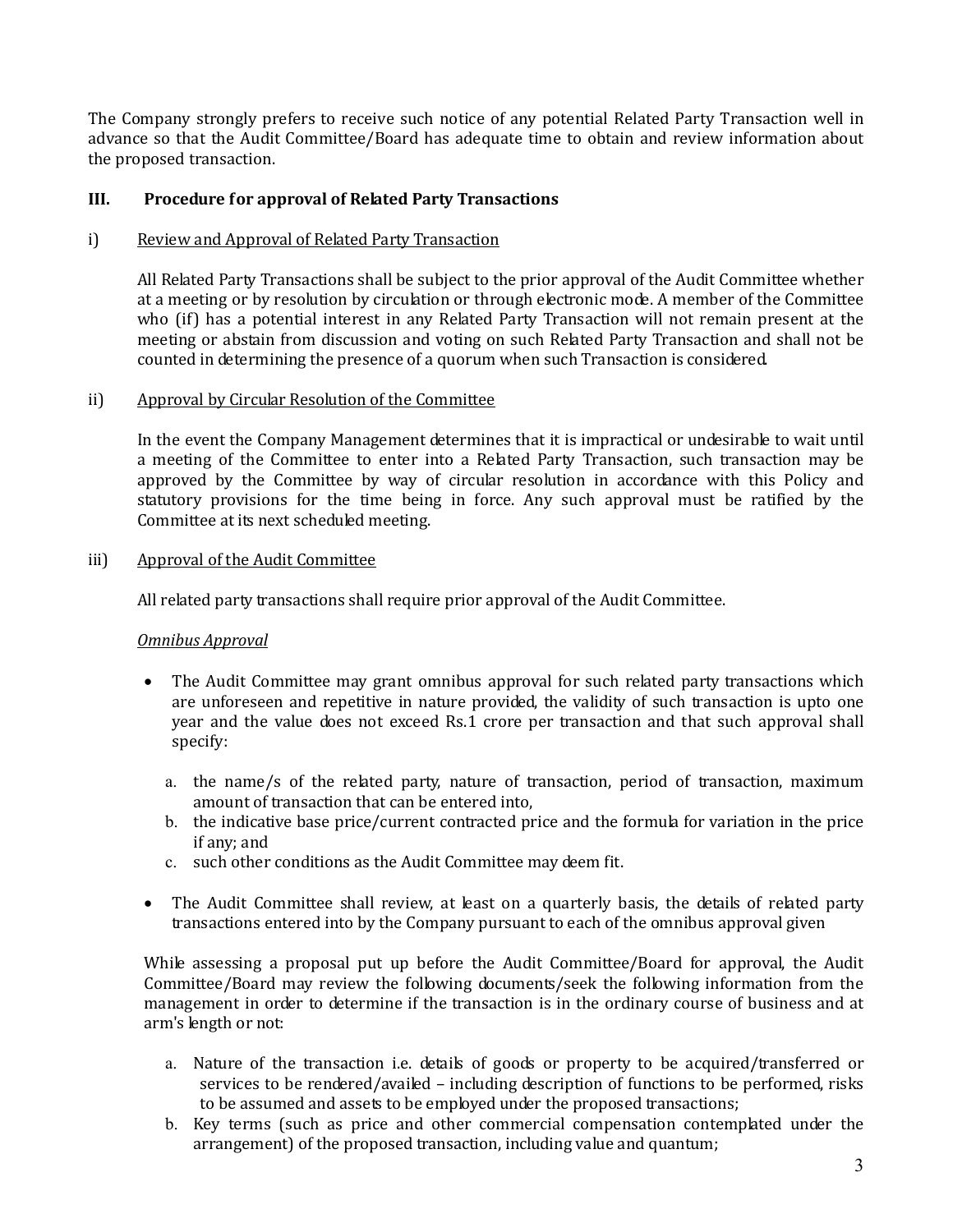- c. Key covenants (non-commercial) as per the draft of the proposed agreement/contract to be entered into for such transaction;
- d. Special terms covered/to be covered in separate letters or undertakings or any other special or sub arrangement forming part of a composite transaction;
- e. Benchmarking information that may have a bearing on the arm's length basis analysis, such as:
	- market analysis, research report, industry trends, business strategies, financial forecasts, etc.;
	- third party comparables, valuation reports, price publications including stock exchange and commodity market quotations;
	- management assessment of pricing terms and business justification for the proposed transaction;
	- Comparative analysis, if any, of other such transaction entered into by the company.

# iv) Approval of the Board of Directors of the Company

As per the provisions of Section 188 of the Act, all kinds of transactions specified under the said Section and which are not in the ordinary course of business and are not at arm's length basis, are placed before the Board for its approval.

 In addition to the above, the following kinds of transactions with related parties are also placed before the Board for its approval:

- Transactions which may be in the ordinary course of business and at arm's length basis, but which are as per the policy determined by the Board from time to time (i.e. value threshold and/or other parameters) require Board approval in addition to Audit Committee approval;
- Transactions in respect of which the Audit Committee is unable to determine whether or not they are in the ordinary course of business and/or at arm's length basis and decides to refer the same to the Board for approval;
- Transactions which are in the ordinary course of business and at arm's length basis, but which in Audit Committee's view requires Board approval.

# v) Approval of the Shareholders of the Company

- All the material related party transactions shall require prior approval of the shareholders by way of special resolution. For this purpose, all entities falling under the definition of related parties shall abstain from voting irrespective of whether the entity is a party to the particular transaction or not.
- Related Party Transactions which are not in ordinary course of Business or not at Arm's Length basis and which exceeds the thresholds laid down in Companies (Meetings of **Board and its Powers) Rules, 2014** shall require the prior approval of the shareholders through special resolutions and the Related Parties shall abstain from voting on such resolution.

#### vi) Related Party Transactions not previously approved

In the event the Company becomes aware of a Related Party Transaction that has not been approved or ratified under this Policy, the transaction shall be placed as promptly as practicable before the Committee or Board or the Shareholders as may be required in accordance with this Policy for review and ratification.